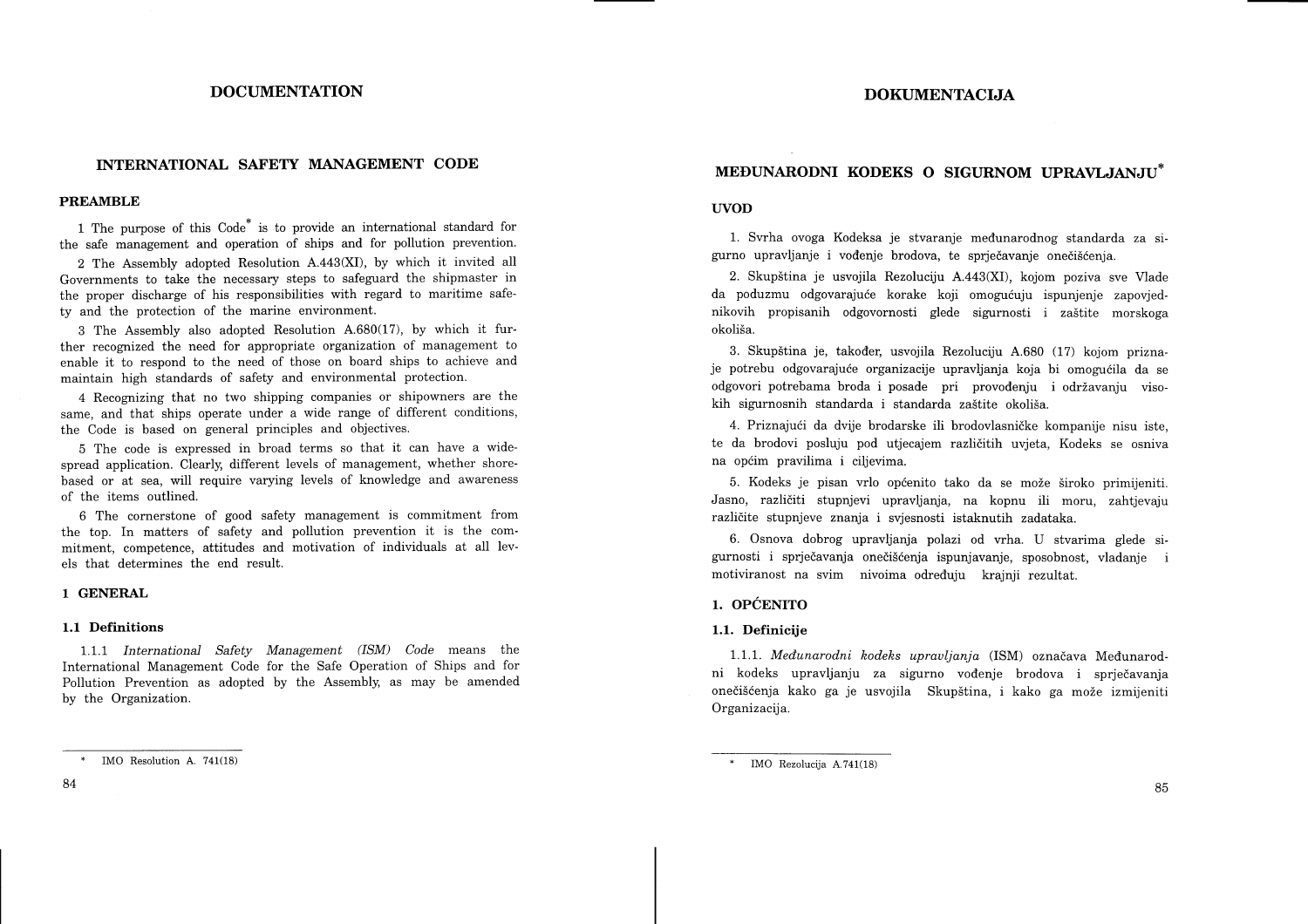Documentation: International Safety Management Code, UPP v. 38., (1-4), 84-97, (1996)

 $1.1.2$  Company means the owner of the ship or any other organization or person such as the manager, or the bareboat charterer, who has assumed the responsibility for operation of the ship from the shipowner and who, on assuming such responsibility, has agreed to take over all duties and responsibility imposed by the Code.

1.1.3 Administration means the Government of the State whose flag the ship is entitled to fly.

#### 1.2 Objectives

1.2.1 The objectives of the Code are to ensure safety at sea, prevention of human injury or loss of life, and avoidance of damage to the environment, in particular to the marine environment and to property.

1.2.2 Safety-management objectives of the Company should, inter alia:

.1 provide for safe practices in ship operation and a safe working environment;

.2 establish safeguards against all identified risks; and

.3 continuously improve safety-management skills of personnel ashore and aboard ships, including preparing for emergencies related both to safety and environmental protection.

L.2.3 The safety-management system should ensure:

.1 compliance with mandatory rules and regulations; and

.2 that applicable codes, guidelines and standards recommended by th Organization, Administrations, classification societies and maritime industry organizations are taken into account.

#### 1.3 Application

The requirements of this Code may be applied to all ships.

1.4 Functional requirements for a safety-management system Every Company should develop, implement and maintain a safety-management system (SMS) which includes the following functional requirements:

.1 a safety and environmental-protection policy;

.2 instructions and procedures to ensure safe operation of ships and protection of the environment in compliance with relevant international and flag State legislation;

.3 defined levels of authority and lines of communication between, and amongst, shore and shipboard personnel;

.4 procedures for reporting accidents and non-conformities with the provisions of this Code;

.5 procedures to prepare for and respond to emergency situations; and

1.1.2. Kompanija označava brodovlasnika ili bilo koju drugu organizaciju ili osobu, kao što su upraviteli ili zakupoprimatelj, koja je preuzela odgovornost za vodenje broda od brodovlasnika i koja je, preuzimajući tu odgovornost pristala prihvatiti sve obveze i odgovornosti nametnute Kodeksom.

1.1.3. Administracija znači Vladu države čiju zastavu je brod ovlašten viti.

#### L.2. Ciljevi

t.2.1. Ciljevi Kodeksa su osigurati sigurnost na moru, sprijediti povrede i gubitak života, izbieći štete okolišu, posebice morskom, te imovini.

1.2.2. Ciljevi sigurnog upravljanja Kompanije , izmedu ostaloga, trebaju:

1. osigurati sigurno obavljanje poslova pri vodenju broda, te siguran radni okoliš:

2. pružiti zaštitu protiv svih prepoznatljivih rizika; i

3. stalno usavršavanje vještina sigurnog upravljanja svog osoblja na brodu i kopnu, uključujući pripreme za stanja uzbune u odnosu na sigurnost i zaštitu okoliša.

L.2.3. Sustav sigurnog upravljanja treba osigurati:

f. ispunjavanje obveznih pravila i postupaka; <sup>i</sup>

2. pridržavanje primjenjivih kodeksa, uputstava i standarda preporučenih od Organizacije, Uprave, klasifikacijskih društava i organizacija pomorske industrije.

## 1.3. Primjena

Zahtjevi Kodeksa primjenjuju se na sve brodove.

# 1.4. operativni zahtjevi za sustav sigurnog upravljanja

Svaka kompanija treba razviti, primijeniti i održavati sustav za sigurno upravljanje (SMS) koji sadrži slijedeće operativne zahtjeve:

1. sigurnosnu politiku i politiku zaštite okoliša;

2. uputstva i pravila koja osiguravaju sigurno vodenje brodova i zaštitu okoliša u skladu s odgovarajućim međunarodnim zakonodavstvom i zakonodavstvom države zastave:

3. oznadene stupnjeve ovlasti i komunikacijske veze izmedu, <sup>i</sup> unutar, osoblja na kopnu i moru;

4' postupke za prijavljivanje nezgoda i neispunjavanja odredbi ovog Kodeksa;

5. postupke za pripremu i reakciju na izvanredna stanja;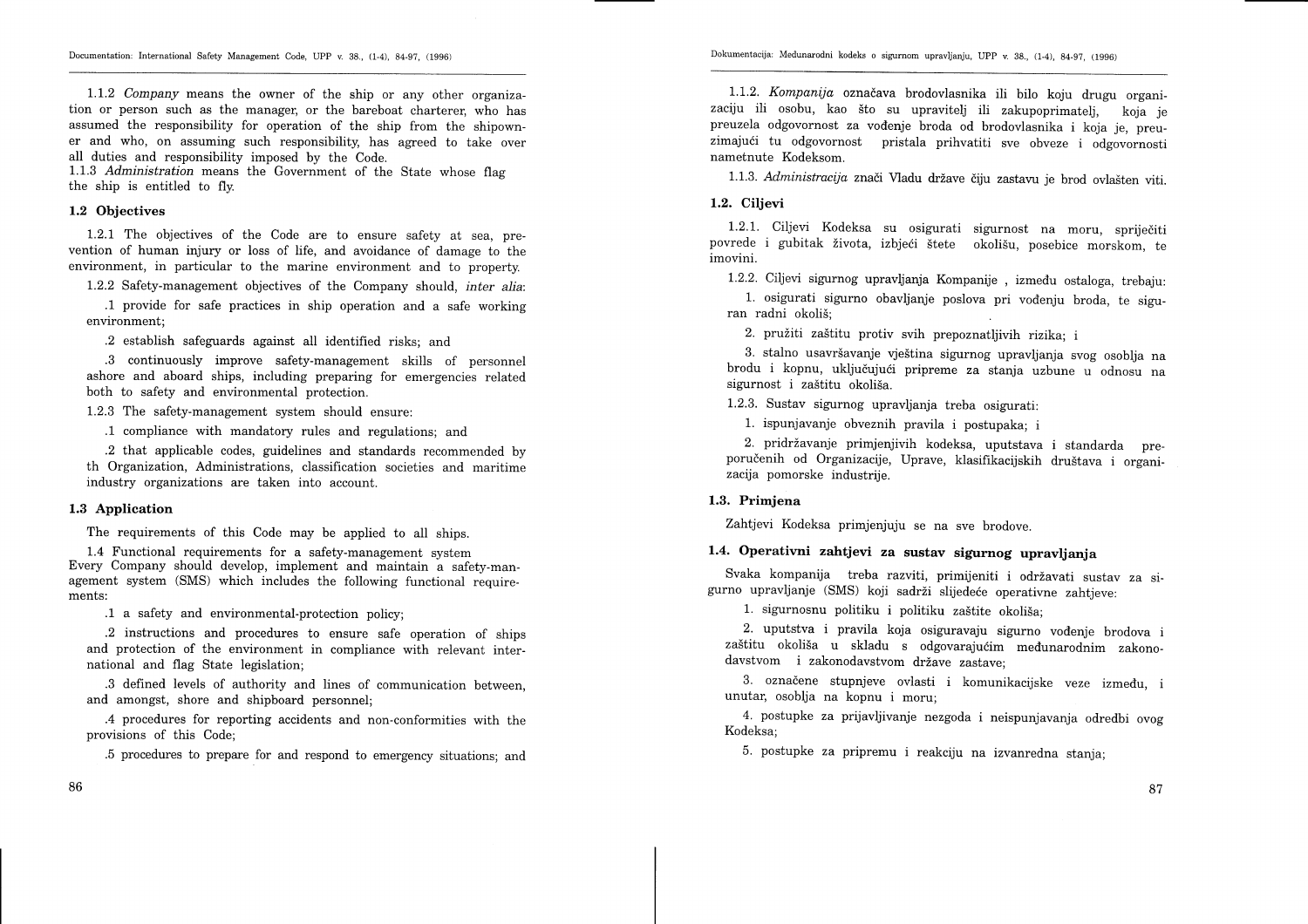.6 procedures for internal audits and management revlews.

#### 2 SAFETY AND ENVIRONMENTAL-PROTECTION POLICY

2.L The Company should establish a safety and environmental-protection policy which describes how the objectives given in paragraph 1.2 will be achieved.

2.2 The Company should ensure that the policy is implemented and maintained at all levels of the organization both, ship-based and shorebased.

## 3 COMPANY RESPONSIBILITIES AND AUTHORITY

3.1 If the entity who is responsible for the operation of the ship is other than the owner, the owner must report the full name and details of such entity to the Administration.

B.Z The Company should define and document the responsibility, authority and interrelation of all personnel who manage, perform and verify work relating to and affecting safety and pollution prevention.

3.3 The Company is responsible for ensuring that adequate resources and shore-based support are provided to enable the designated person or persons to carry out their functions.

### 4. DESIGNATED PERSON(S)

To ensure the safe operation of each ship and to provide a link between the Company and those on board, every Company, as appropriate, should designate a person or persons ashore having direct access to the highest level of management. The responsibility and authority of the designated person or persons should include monitoring the safety and pollution-prevention aspects of the operation of each ship and ensuring that adequate resources and shore-based support are applied, as required.

#### 5 MASTER'S RESPONSIBILITY AND AUTHORITY

5.1 The Company should clearly define and document the master's responsibility with regard to:

.1 implementing the safety and environmental-protection policy of the Company;

.2 motivating the crew in the observation of that policy;

.3 issuing appropriate orders and instructions in a clear and simple manner;

.4 verifying that specified requirements are observed; and

88

6. postupke za unutarnje kontrole i preglede upravljanja.

# 2. SIGURNOSNA POLITIKA I POLITIKA ZAŠTITE OKOLIŠA

2.1. Kompanija treba utvrditi sigurnosnu politiku i politiku zaštite okoliša koja opisuje kako će se postići ciljevi navedeni u stavku 1.2.

2.2. Kompanija treba osigurati da se navedena politika primjenjuje i održava na svim stupnjevima organizacije na kopnu i na brodu.

## 3. ODGOVORNOST I OVLASTI KOMPANIJE

3.1. Ako tijelo odgovorno za vođenje broda nije ujedno i brodovlasnik, brodovlasnik mora dostaviti puno ime i podatke tog tijela Upravi.

3.2. Kompanija treba odrediti i potkrijepiti dokazima odgovornost, ovlasti i medusoban odnos svih osoba koje upravljaju, obavljaju i provjeravaju rad koji utječe na sigurnost i sprječavanje onečišćenja.

3.3. Kompanija je odgovorna za osiguranje adekvatnih sredstava <sup>i</sup> pružanje podrške s kopna kako bi imenovana osoba ili osobe mogle obavljati svoje funkcije.

### 4. IMENOVANA OSOBA (e)

Kako bi osigurala sigurno vođenje svakog broda i omogućila vezu izmedu kompanije i broda svaka kompanija, kako je prikladno, treba odrediti osobu ili osobe na kopnu koje imaju izravan pristup najvišem nivou upravljanja. Odgovornost i ovlasti imenovane osobe ili osoba treba uključivati praćenje sigurnosnog aspekta i aspekta zaštite okoliša vođenja svakog broda, te osigurati da se upute odgovarajuća sredstva i podrška s kopna, kako je traženo.

# 5. ODGOVORNOST I OVLASTI ZAPOVJEDNIKA

5'1. Kompanija mora jasno odrediti i potkrijepiti dokazima odgovornost zapovjednika glede:

1. primjene sigurnosne politike i politike zaštite okoliša kompanije;

2. motiviranje posade u praćenju te politike;

3. izdavanja odgovarajućih naredbi i uputstava na jasan i jednostavan način;

4. provjere da je posebnim zahtjevima udovoljeno; i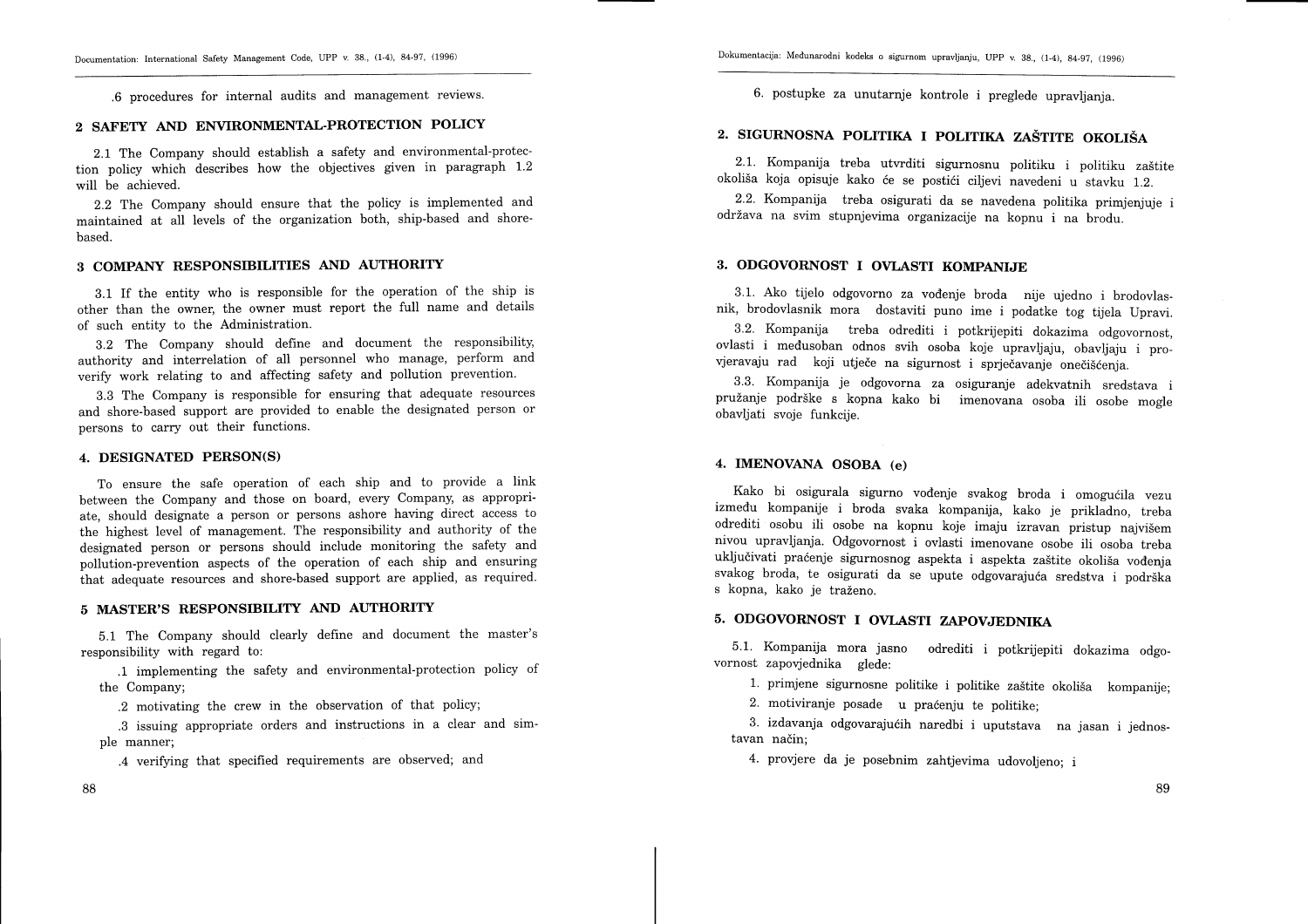.5 reviewing the SMS and reporting its deficiencies to the shorebased management.

5.2 The company should ensure that the SMS operating on board the ship contains a clear statement emphasizing the master's authority. The Company should establish in the SMS that the master has the overriding authority and the responsibility to make decisions with respect to safety and pollution prevention and to request the Company's assistance as may be necessary.

### 6 RESOURCES AND PERSONNEL

6.1 The Company should ensure that the master is:

.1 properly qualified for command;

.2 fully conversant with the Company's SMS; and

.3 given the necessary support so that the master's duties can be safely performed.

6.2 The Company should ensure that each ship is manned with qualified, certificated and medically fit seafarers in accordance with national and international requirements.

6.3 The Company should establish procedures to ensure that new personnel and personnel transferred to new assignments related to safety and protection of the environment are given proper familiarization with their duties. Instructions which are essential to be provided prior to sailing should be identified, documented and given.

6.4 The Company should ensure that all personnel involved in the Company's SMS have an adequate understanding of relevant rules, regulations, codes and guidelines.

6.5 The Company should establish and maintain procedures for identifying any training which may be required in support of the SMS and ensure that such training is provided for all personnel concerned.

6.6 The Company should establish procedures by which the ship's personnel receive relevant information on the SMS in a working language or languages understood by them.

6.7 The Company should ensure that the ship's personnel are able to communicate effectively in the execution of their duties related to the SMS.

## 7 DEVELOPMENT OF PLANS FOR SHIPBOARD OPERATIONS

The Company should establish procedures for the preparation of plans and instructions for key shipboard operations concerning the safety of the ship and the prevention of pollution. The various tasks involved

90

5. pregleda sustava za sigurno upravljanje i izvješća o nedostacima upravi na kopnu.

5.2. Kompanija treba osigurati da sustav za sigurno upravljanje koji U sustavu za sigurno upravlianie kompanija treba utvrditi da zapovjednik ima glavnu ovlast i odgovornost prilikom donošenia odluka glede sigurnosti i sprječavnja onečišćenja, te kada je potrebno, traženja pomoći od kompanije.

### 6. SREDSTVA I OSOBLJE

6.1. Kompanija treba osigurati da je zapovjednik:

1. osposobljen za zapovjedništvo:

2. dobro upoznat sa Sigurnosnim sustavom upravljanja kompanije; i

3. dobio potrebnu podršku za sigurno obavljanje zapovjedničkih dužnosti.

6.2. Kompanija treba osigurati da je svaki brod popunjen obučenom, kvalificiranom i zdravstveno sposobnom posadom u skladu s nacionalnim i medunarodnim zahtjevima.

6.3. Kompanija treba donijeti postupke koji (e osigurati da je novo osoblje i osoblje premješteno na nove dužnosti glede sigurnosti i zaštite okoliša dobro upoznato sa svojim dužnostima. Uputstva koja neophodno treba dostaviti prrje isplovljenja treba identificirati, dokumentirati i predati.

6.4. Kompanija treba osigurati da osoblje ukljudeno u Sigurnosni sustav upravljanja kompanije dovoljno razumije odgovarajuća pravila, postupke, kodekse i uputstva.

6.5. Kompanija treba utvrditi i održavati postupke za identificiranje i obuku koja se može tražiti kao podrška Sigurnosnom sustavu upravljanja i osigurati da takva obuka je pruzena svom osoblju.

6.6. Kompanija treba utvrditi postupke kojima brodsko osoblje prima odgovarajuie informacije o Sigurnosnom sustavu upravljanja na radnom jeziku ili jezicima koje oni razumiju.

6.7. Kompanija treba osigurati da brodsko osoblje može učinkovito komunicirati u obavljanju svojih dužnosti koje se odnose na Sigurnosni sustav upravljanja.

# 7. RAZVOJ PLANOVA ZA BRODSKE OPERACIJE

Kompanija treba utwditi postupke za pripremu planova i uputstva za ključne brodske operacije glede sigurnosti broda i sprječavanja onedi5denja. Razliditi zadaci trebaju biti odredeni i dodijeljeni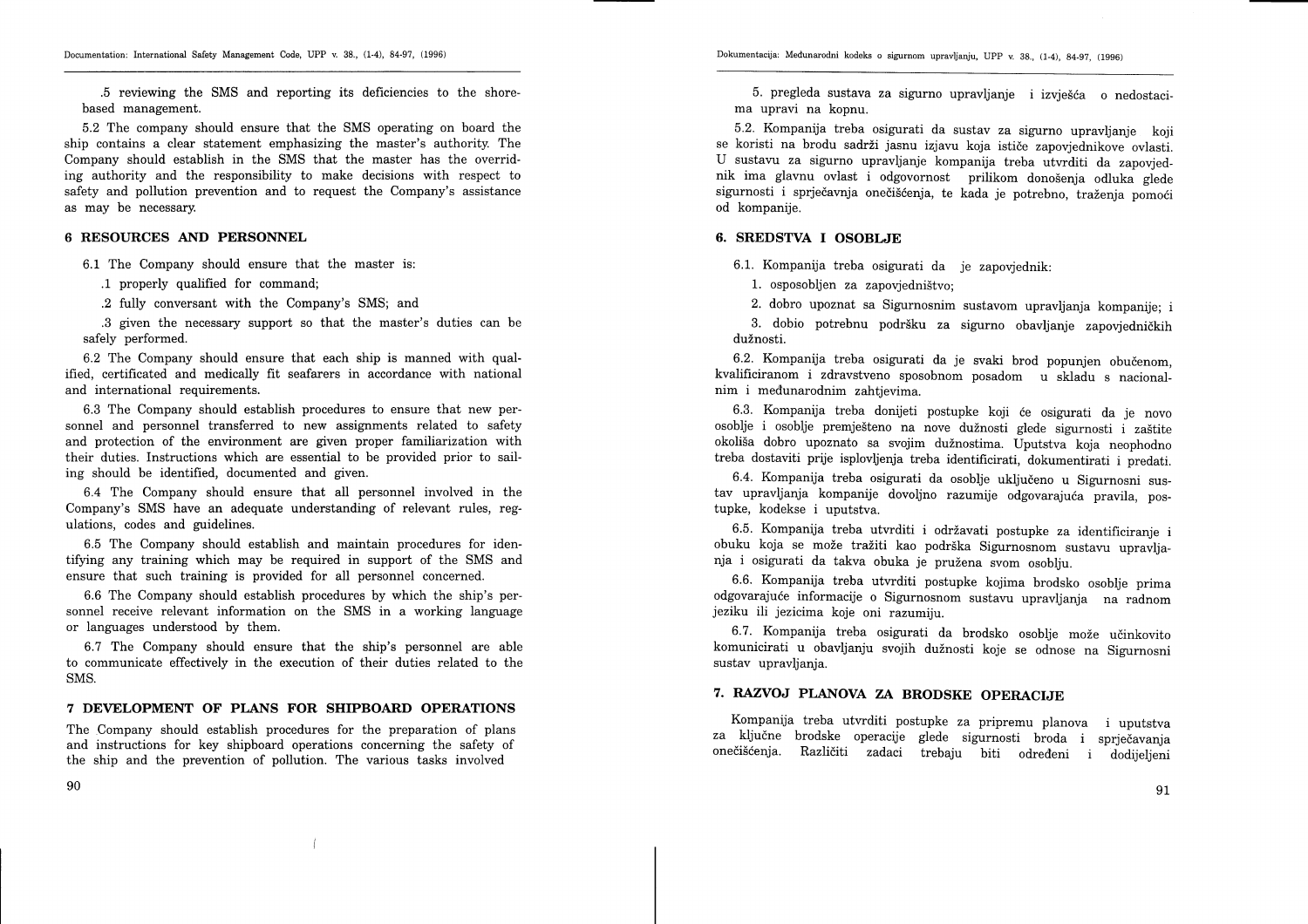Dokumentacija: Medunarodni kodeks o sigurnom upravljanju, Upp v. 88., (1-4), g4-g7, (1996)

should be defined and assigned to qualified personnel.

### 8 EMERGENCY PREPAREDNESS

8.1 The Company should establish procedures to identify, describe and respond to potential emergency shipboard situations.

8.2 The Company should establish programs for drills and exercises to prepare for emergency actions.

8.3 The SMS should provide for measures ensuring that the Company's organization can respond at any time to hazards, accidents and emergency situations involving its ships.

## 9 REPORTS AND ANALYSIS OF NON-CONFORMITIES. ACCIDENTS AND HAZARDOUS OCCURRENCES

9.1 The SMS should include procedures ensuring that non-conformities, accidents and hazardous situations are reported to the Company, investigated and analysed with the objective of improving safety and pollution prevention.

9.2 The Company should establish procedures for the implementation of corrective action.

### 10 MAINTENANCE OF THE SHIP AND EQUIPMENT

10.1 The Company should establish procedures to ensure that the ship is maintained in conformity with the provisions of the relevant rules and regulations and with any additional requirements which may be established by the Company.

10.2 In meeting these requirements the Company should ensure that:

- .1 inspections are held at appropriate intervals;
- .2 any non-conformity is reported, with its possible cause, if known;
- .3 appropriate corrective action is taken; and
- .4 records of these activities are maintained.

10.3 The Company should establish procedures in its SMS to identify equipment and technical systems the sudden operational failure of which may result in hazardous situations. The SMS should provide for specific measures aimed at promoting the reliability of such equipment or systems. These measures should include the regular testing of standby arrangements and equipment or technical systems that are not in continuous use.

10.4 The inspections mentioned in 10.2 as well as the measures referred to in 10.3 should be integrated into the ship's operational mainosposobljenom osoblju.

### 8. PRIPRAVNOST ZA UZBUNU

8.1. Kompanija treba pripremiti programe za identifikaciju, opis i reakcije na mogude izvanredne okolnosti na brodu.

8.2. Kompanija treba utvrditi programe za obuku i vježbanje radi pripreme za akciju uzbune.

8.3. Sustav sigurnog upravljanja treba omogućiti da kompanija u bilo koje vrijeme može odgovoriti opasnostima, nezgodama i stanjima uzbune u koje su ukljudeni njezini brodovi.

# 9. IZVIJEŠĆA I ANALIZE NEDOSTATAKA, NEZGODA I OPASNIH DOGADAJA

9.1. Sustav za sigurno upravljanje treba uključiti postupke koje će omoguiiti da su nedostaci, nezgode i opasne situacije prijavljene kompaniji, ispitane i analizirane sa svrhom poboljšana sigurnosti i sprječavanja onečišćenja.

9.2. Kompanija treba utvrditi postupke za primjenu radnji ispravaka.

# 10. ODRZAVANJE BRODA I OPREME

10.1. Kompanija treba utvrditi postupke kako bi osigurala da se brod održava u skladu s odredbama odgovarajućih pravila i postupaka, te u skladu s dodatnim zahtjevima koje je utvrdila kompanija.

10.2. U ispunjavanje tih zahtjeva kompanija treba osigurati da se:

- 1. pregledi održavaju u odgovarajućim intervalima;
- 2. prijavi svaki nedostatak, sa mogućim uzrokom, ako je poznat;
- 3. poduzmu odgovarajude mjere popravka; i
- 4. vode zapisi o poduzetim mjerama.

10.3. Kompanija treba razraditi postupke, u sklopu svoga sustava za sigurno upravljanje brodova, za identifikaciju opreme i tehničkih sustava, čije bi naglo kvarenje moglo dovesti do opasnih situacija. Sustav za sigurno upravljanje brodom bi trebao imati posebne mjere glede promicanja pouzdanosti takve opreme i sustava. Te mjere trebaju uključivati redovitu provjeru uređaja u pričuvi, te opreme ili tehničkih sustava koji nisu u stalnoj uporabi.

10.4. Pregledi spomenuti u stavku L0.2 kao i mjere spomenute <sup>u</sup> stavku 10.3 trebaju biti uključene u redoviti postupak održavanja broda.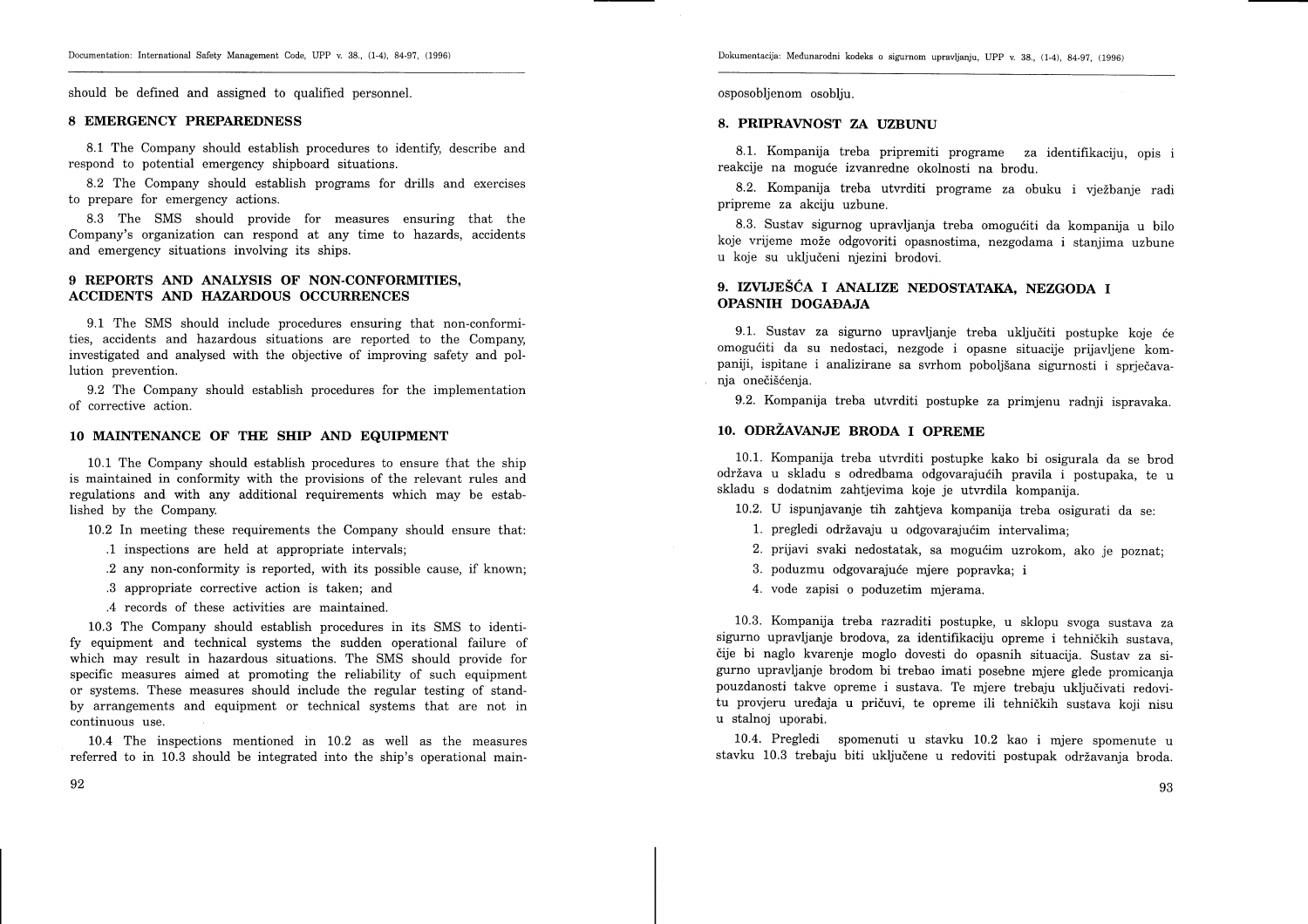#### tenance routine.

### 11 DOCUMENTATION

11.1 The Company should establish and maintain procedures to control all documents and data which are relevant to the SMS.

11.2 The Company should ensure that:

.1 valid documents are available at all relevant locations;

.2 changes to documents are reviewed and approved by authorized personnel; and

.3 obsolete documents are promptly removed.

11.3 The documents used to describe and implement the SMS may be referred to as the Safety Management Manual. Documentation should be kept in a form that the Company considers most effective. Each ship should carry on board all documentation relevant to that ship.

### 12. COMPANY VERIFICATION. REVIEW AND EVALUATION

12.1 The Company should carry out internal safety audits to verify whether safety and pollution-prevention activities comply with the SMS.

12.2 The Company should periodically evaluate the efficiency of and, when needed, review the SMS in accordance with procedures established by the Company.

12.3 The audits and possible corrective actions should be carried out in accordance with documented procedures.

12.4 Personnel carrying out audits should be independent of the areas being audited unless this is impracticable due to the size and the nature of the Company.

L2.5 The results of the audits and reyiews should be brought to the attention of all personnel having responsibility in the area involved.

12.6 The management personnel responsible for the area involved should take timely corrective action on deficiencies found.

## 13 CERTIFICATION, VERIFICATION AND CONTROL

13.1 The ship should be operated by a Company which is issued <sup>a</sup> document of compliance relevant to that ship.

L3.2 A document of compliance should be issued for every Company complying with the requirements of the ISM Code by the Administration, by an organization recognized by the Administration or by the Government of the country acting on behalf of the Administration in

### 11. ISPRAVE

11.1. Kompanija treba utvrditi i održavati postupke za kontrolu svih isprava i podataka koje su bitne za Sustav sigurnog upravljanja.

L1.2. Kompanija treba osigurati da su:

1. važeće isprave dostupne na svim odgovarajućim mjestima:

2. izmjene isprava pregledane i odobrene od ovla5tenog osoblja; i

3. zastarjele isprave bez odlaganja uklonjene.

11.3. Isprave kori5tene za opis i primjenu Sustava sigurnog upravljanja mogu se nazvati Prirudnik za sigurno upravljanje. Isprave se moraju držati na način koji kompanija smatra najunčikovitijim. Na svakom brodu trebaju se nalaziti isprave koja se odnosi na taj brod.

### L2. PROVJERA, PREGLEDI I PROCJENA KOMPANIJE

L2.1. Kompanija treba provesti unutarnje sigurnosne preglede kako bi provjerila da li sigurnost i aktivnosti sprječavanja onečišćenja ispunjava-<br>ju zahtjeve Sustava sigurnog upravljanja.

12.2. Kompanija periodidki treba procijeniti djelotvornost i, ako treba, pregled sustava sigurnog upravljanja u skladu s postupcima koje je donijela

12.3. Pregledi i mogude radnje ispravka treba obaviti u skladu s dokumentiranim postupcima.

12.4. Osoblje koje obavlja preglede treba biti nezavisno od područja koje se pregledava osim ako je to nemoguće s obzirom na veličinu i prirodu kompanije.

12.5. Rezultate kontrole i pregleda treba dostaviti na pažnju osoblju koje je odgovorno za područje koje se pregledava.

12.6. Osoblje upravljanja koje je odgovorno za odnosno područje treba pravovremeno poduzeti radnje ispravaka pronadenih nedostataka.

### 13. IZDAVANJE SVJEDODŽBI, PROVJERA I NADZOR

13.1. Brod treba voditi kompanija kojoj je izdana isprava o ispunjavanju koja se odnosi na taj brod.

L3.2. Ispravu o ispunjavanju treba, svakoj kompaniji koja ispunjava zahtjeve Medunarodnog kodeksa o sigurnom upravljanju, izdati Uprava ili od iste ovlaštena organizacija, ili Vlada države koja djeluje u ime Uprave, a u kojoj kompanija obavlja svoj posao. Tu ispravu treba prihvatiti kao